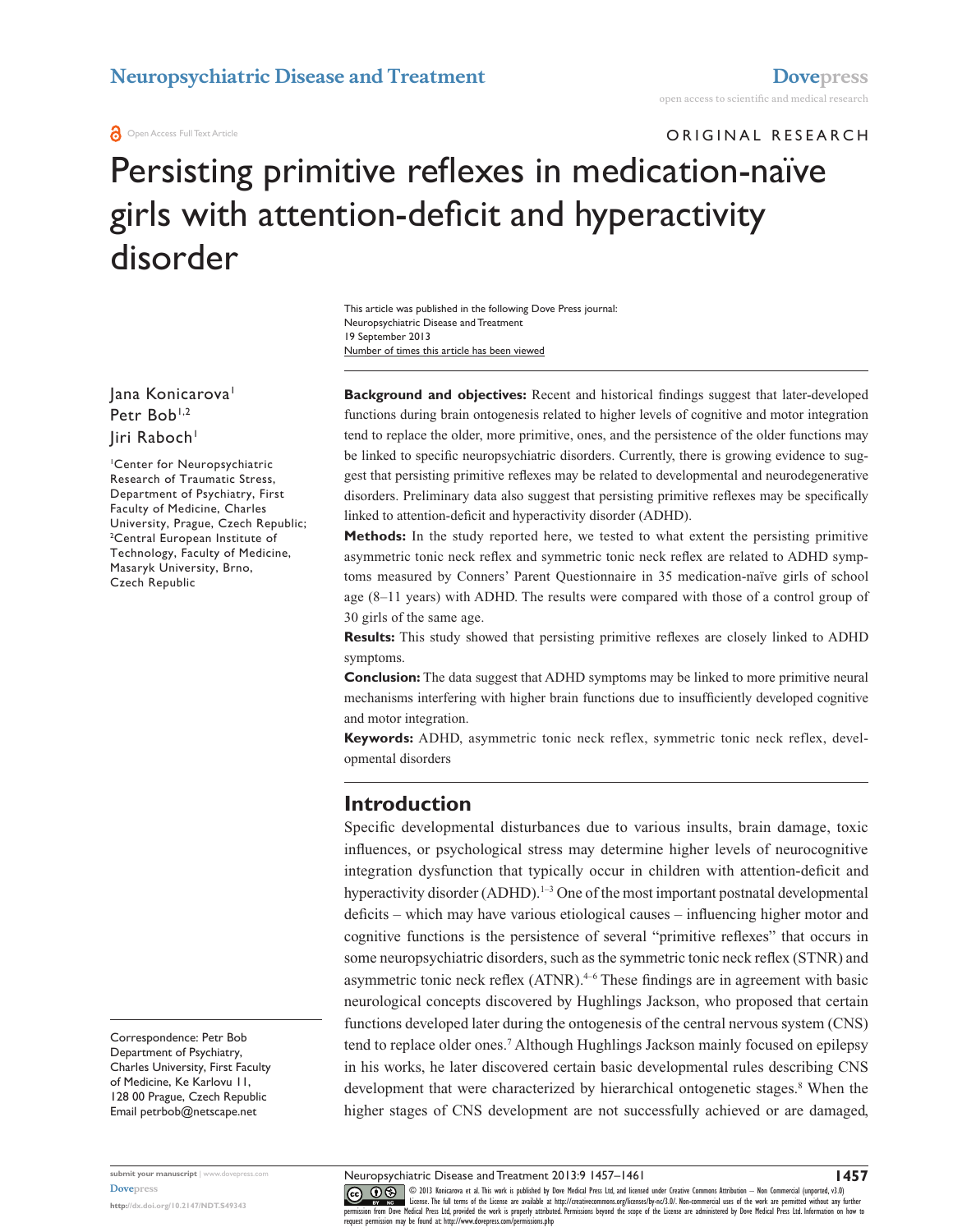lower neural functions may be disinhibited and their release from control may lead to the dysregulation of later-developed adaptive functions.<sup>7</sup> In principle, these findings agree with data indicating hypofrontality in  $ADHD<sub>10</sub><sup>9,10</sup>$  which suggests that attentional and executive dysfunctions related to reduced activation in the right inferior frontal cortex, anterior cingulate cortex, supplementary motor area, and other regions are linked to inhibitory deficits.<sup>3</sup>

According to current findings and the best of our knowledge, there are few reported findings of persisting reflexes in dyslexia<sup>11,12</sup> and preliminary findings suggesting that ADHD symptoms could be related to persistence of the primitive reflexes in later developmental stages than is usual.<sup>12,13</sup> These studies suggest that further detailed research examining developmental conditions in ADHD is warranted and that such research might have significant consequences for understanding ADHD, dyslexia, and other neurodevelopmental disorders.11–13 Most recent studies examining atypical development in ADHD have predominantly studied boys, while studies of girls are very rare. However, the studies examining developing children have shown specific patterns mainly characterized by the girls' earlier brain maturation compared with that of boys.<sup>14</sup> At this time, as far as we are aware, there is no reported study that has assessed whether ADHD symptoms are related to persistence of the primitive reflexes in medication-naïve children with a focus on sex-specific assessment. As such, in the study reported here we examined the extent to which the persistence of the primitive ATNR and STNR is related to ADHD symptoms in 35 medication-naïve girls of school age (8–11 years).

## **Methods**

## **Participants**

Data on 35 girls (mean age 9.51, standard deviation  $[SD] = 1.01$ , age range 8–11 years) with ADHD diagnosed according to *Diagnostic and Statistical Manual of Mental Disorders: Fourth Edition* (DSM-IV) criteria characterizing their primitive reflexes and psychometric measures of ADHD symptoms were collected. All the patients were medication naïve and their assessment was done before starting any treatment. The ADHD diagnosis was combined hyperactive-inattentive subtype with occurrence of ADHD-based learning difficulties and, in a few cases, episodic enuresis. Exclusion criteria were other child psychiatric and neurological disorders, including conduct disorder, alcohol or drug dependency, substance abuse, and/or previous exposure to stimulant medication. Recruitment was based on consecutive visits of the untreated patients to the clinic, and the control group was recruited using school advertisements. The control group of 30 girls without ADHD (mean age 9.83,  $SD = 0.98$ , age range 8–11 years) fulfilled the same exclusion criteria.

Parents of all the participants gave written informed consent and the research was approved by the Charles University First Faculty of Medicine Ethical Committee within the framework of collaboration with the ELSPAC project, the project of the Center for Neuropsychiatric Research of Traumatic Stress, and the MSM0021620849 project at Charles University.

### Measurement of primitive reflexes

The measurement of primitive reflexes was done twice by two independent examiners and the results of the two measurements averaged.

#### ATNR

We measured ATNR using the Schilder test.<sup>15</sup> ATNR presents as the tonic reflex response that occurs in newborns; it normally vanishes at around 3 months of age. In the Schilder test, the subject stands with their feet together and the arms held straight out at shoulder level and height but with the hands relaxed at the wrists. In the test, the tester stands behind the subject and gives the instruction: "When I turn your head, I want you keep your arms straight out in front of you, as they are now. This means your arms remain in the same position, and only your head moves." Then the tester slowly rotates the subject's head until the chin is parallel with the shoulder, pauses for 10 seconds, then returns the head to the midline and again pauses for 10 seconds. The procedure is then done again with the head rotated to the other side. The activity is repeated up to four times.

Typical indicators of the ATNR include movement of the extended arms in the same direction as the head turn, dropping of the arms, or swaying and loss of balance. It was scored as follows:  $0 = no$  response (the arms remained straight out in front);  $1 =$  slight movement of the arms up to 20° to the same side as the head is turned or slight dropping of the arms;  $2 =$  movement of the arms up to  $45^{\circ}$  as the head is turned or marked dropping of the arms; 3 = arm movement greater than 45° either to the side or down, swaying or loss of balance may occur.

#### STNR

STNR was measured by the Bender–Purdue Reflex Test.<sup>16</sup> This reflex emerges at 6–8 months of life and is inhibited at between 9 and 11 months. In the Bender–Purdue test, the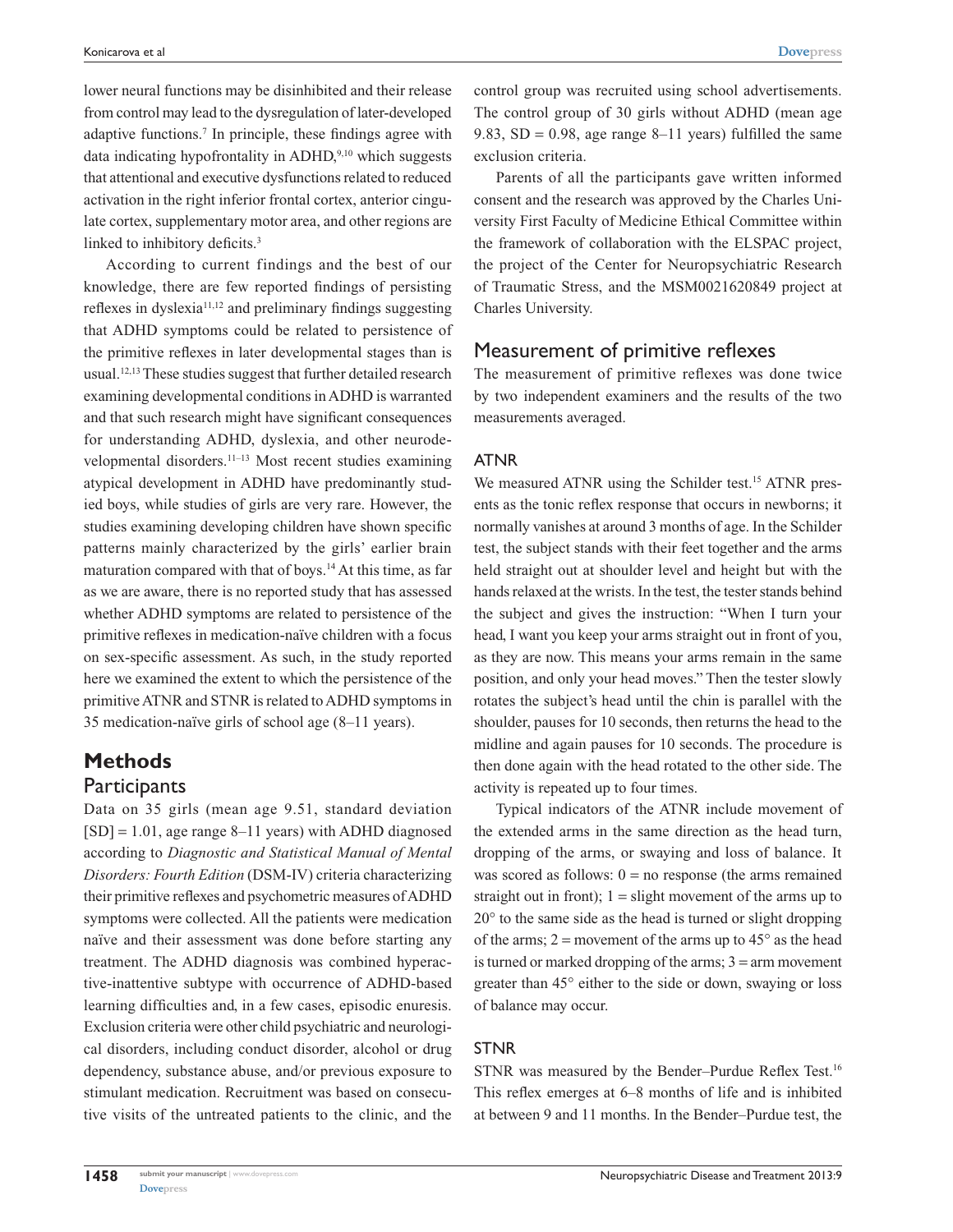**Table 1** Spearman correlations of primitive reflexes and attention-deficit and hyperactivity disorder (ADHD) symptoms (Conners' Parent Questionnaire [CPQ] and its subscales<sup>17</sup>) in 35 girls with ADHD

|                                | <b>ATNR</b> | <b>STNR</b> |
|--------------------------------|-------------|-------------|
| <b>CPQ</b>                     | $0.643*$    | $0.411*$    |
| I Conduct problems             | 0.263       | 0.235       |
| <b>II Anxiety</b>              | $0.391*$    | 0.095       |
| III Impulsivity-hyperactivity  | $0.473*$    | $0.402*$    |
| IV Learning problems           | 0.306       | $0.469*$    |
| V Psychosomatic                | 0.071       | 0.008       |
| VI Perfectionism               | $0.441*$    | 0.269       |
| <b>VII Antisocial behavior</b> | 0.163       | 0.003       |
| <b>VIII Muscular tension</b>   | 0.258       | 0.073       |

**Note:** \*Significant correlation coefficients at  $P < 0.05$ ; correlation coefficients higher than  $0.45$  are significant at  $P < 0.01$ .

**Abbreviations:** ATNR, asymmetric tonic neck reflex; STNR, symmetric tonic neck reflex.

subject is instructed to maintain four point kneeling "table" position and to slowly move the head to look down as between the thighs. The position is held for up to 5 seconds and then the head is slowly moved upward as if looking at the ceiling. This procedure is repeated up to six times.

Typical indicators of the reflex are any bending of the arms due to head flexion and/or raising of the feet, straightening of the arms and flexion of the knees as a result of head extension, any bending of the arms due to head flexion and/or raising of the feet, and straightening of the arms and flexion of the knees due to head extension. The test was scored as follows:  $0 = no$  response;  $1 =$  tremor in one or both arms or slight hip movement;  $2 =$  movement of the elbow on either side and/or definite, movement in the hips, or arching of the back;  $3 =$  bending of the arms on head flexion or movement of the bottom back on head extension; 4 = bending of the arms to the floor, or movement of the

bottom back onto the ankles, so that the subject is sitting in the cat position.

## Psychometric measure of ADHD symptoms

A frequently used measure of ADHD symptoms is the Conners' Parent Questionnaire (CPQ).17 The CPQ is 93-item scale of symptoms that are most commonly associated with behavioral disorders and related to children and adolescents (aged 3–17 years), and can measure treatment changes and outcome assessment purposes.

The questionnaire enables a total score to be calculated as well as scores for subscales based on the factor structure of the questionnaire: I Conduct problems (items 39, 40, 41, 47, 48, 51, and 69); II Anxiety (items 8–11, 42, 43, and 64); III Impulsivity-hyperactivity (items 78, 80–84, 89, and 90); IV Learning problems (items 45, 62, 63, 67); V Psychosomatic difficulties (items 6 and 21–24); VI Perfectionism (items 3 and 76–78); VII Antisocial behavior (items 71–73 and 75); and VIII Muscular tension (items 12–14 and 36). The symptoms are rated on a four-point Likert scale (from 0 to 3) by either one or both parents of the child.

#### Statistical analysis

For statistical evaluation of scores of the measures of ATNR, STNR, and ADHD symptoms, Spearman correlation coefficients were determined and multiple linear regression analysis was undertaken. Nonparametric analyses were preferred because CPQ, ATNR, and STNR data do not have normal distribution. All the methods of statistical evaluation were performed using the software package STATISTICA (v 6; StatSoft Inc, Tulsa, OK, USA).



**Figure 1** Dependency graphs of the primitive asymmetric tonic neck reflex (ATNR) (**A**) and symmetric tonic neck reflex (STNR) (**B**) with attention-deficit and hyperactivity disorder (ADHD) symptoms (Conners' Parent Questionnaire [CPQ]<sup>17</sup>) in 35 girls with ADHD.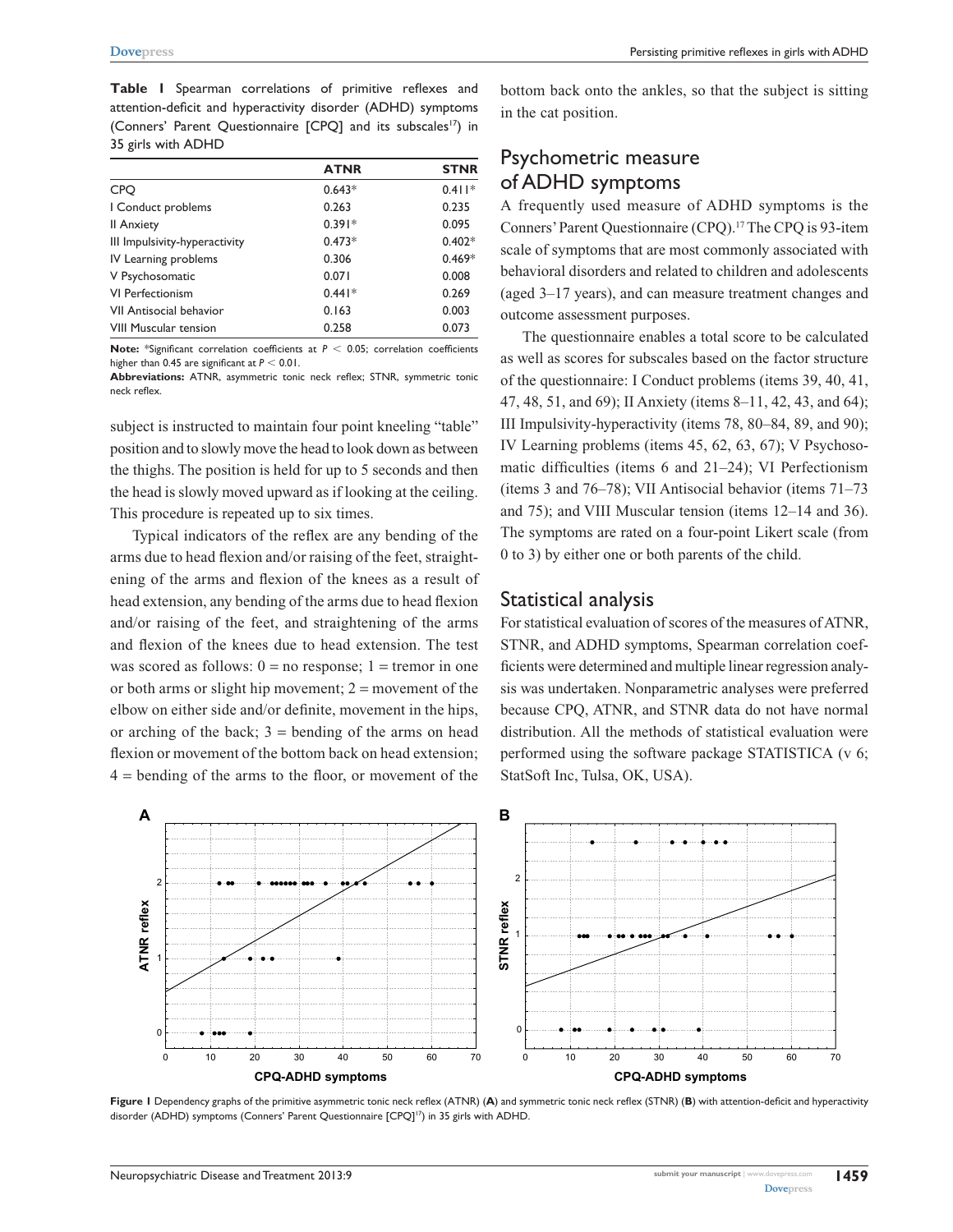## **Results**

ADHD symptoms measured by total score of the CPQ and its subscales were significantly correlated with ATNR and STNR scores; that is: CPQ and ATNR, *R* = 0.64; CPQ and STNR,  $R = 0.41$ ; II Anxiety and ATNR,  $R = 0.39$ ; III Impulsivity–hyperactivity and ATNR, *R* = 0.47; III Impulsivity–hyperactivity and STNR, *R* = 0.40; IV Learning problems and STNR, *R* = 0.47; and VI Perfectionism and ATNR,  $R = 0.44$  (Table1, Figure1). Other correlations were not statistically significant. Spearman rank correlation coefficients with *R* higher than 0.43 were significant at  $P < 0.01$ , with Fisher's  $z > 0.46$ , and Spearman rank correlation coefficients with  $R > 0.33$  significant at  $P < 0.05$ , with Fisher's  $z > 0.35$ . These correlations indicate that significant manifestations of ADHD symptoms are associated with persisting ATNR and STNR responses. We compared CPQ, ATNR, and STNR scores for the 35 study subjects with those for the 30 control participants. The control group had no ADHD symptoms, and none of this group manifested ATNR (the score was zero in all cases), while only one case of STNR response was found, with a score of 1.

To analyze effects of ATNR and STNR on CPQ, we used a multiple linear regression to determine whether persisting primitive reflexes in their specific interactions are proportionally linked to increased levels of CPQ. Multiple  $R = 0.60$  was found to be statistically significant ( $P = 0.0008$ ; F = 8.99; sequential consistency (SC) model =  $2,375$ ; SC residuals  $(resid) = 4,229$ ; processor consistency (PC) model = 1187; PC resid = 132) which enables CPO to be defined as a linear function of two variables:  $CPQ = F(ATNR, STNR)$ .

## **Discussion**

Recent findings show that a high proportion of children with ADHD exhibit motor abnormalities.<sup>3,4</sup> According to brain imaging studies, these abnormalities are probably linked to prefrontal cortex deficits that influences attention and executive functions.18–20 The abnormalities may also be of cerebellar origin and ADHD children in many cases exhibit atrophy in cerebellar regions associated with motor dysfunctions that are most likely linked to inhibitory deficits.3,21,22 Disinhibitory processes related to disturbed motor functions are probably also linked to persisting primitive reflexes that were not sufficiently suppressed in later stages of development. According to some evidence, persisting primitive reflexes may occur in various neuropsychiatric syndromes such as schizophrenia or various forms of dementia5,6,20,23 and have also been observed in patients with dyslexia<sup>11,24</sup> and in school-aged children with ADHD.<sup>12,13,25,26</sup> In our previous study on medicated ADHD children,<sup>13</sup> we found that boys had higher levels of ADHD symptoms and that there was little statistically significant difference in persisting primitive ATNR between girls and boys. Moreover, studies that have focused on persistent ATNR in dyslexia<sup>11,24</sup> have not reported differences between girls and boys. In this context, this study represents an important step focused on detailed analysis of ADHD children in medication naïve conditions. The results show that persistent ATNR and other primitive reflexes that may occur in later age specifically influence ADHD symptoms related to hyperactivity due to muscular tension, which also may have specific influence on attentional functions.

Taken together recent research predominantly does not take into account differences between ADHD girls and boys.27,28 Nevertheless several comparisons showed few sex effects in core clinical manifestations of ADHD. In addition, girls compared with boys, have significantly more parentrated emotional symptoms and more likely they become victims of bullying. Girls and boys have similar levels of coexisting psychiatric and physical health problems, and receive the same types of treatment although fewer girls than boys are referred for ADHD treatment.<sup>27,28</sup> Therefore, research focused on girls with ADHD seems to be particularly important and, in the future, detailed comparison of girls and boys may provide particularly important findings and have significant therapeutic implications.

The results of this study support the hypothesis that ADHD symptoms are linked to the persisting primitive ATNR and STNR in girls. Further data are needed to find specific sex differences and to determine the relationships between ADHD symptoms and various primitive reflexes that are possible to assess in school-aged children. Together, our data suggest a hypothesis for future research that ADHD symptoms may present a process related to primitive neural mechanisms, such as primitive reflexes, interfering with higher-level brain functions due to insufficiently developed cognitive and motor integration. In this context, Hughlings Jackson's concept may in principle be useful to explain and understand certain developmental changes as a consequence of disturbances between higher and lower levels of cognitive and motor functions during brain processing that might cause processes related to "dissolution" (or disintegration) of mental functions.8,12

## **Conclusion**

The preliminary data reported here show that detailed analysis of persisting primitive reflexes in children with develop